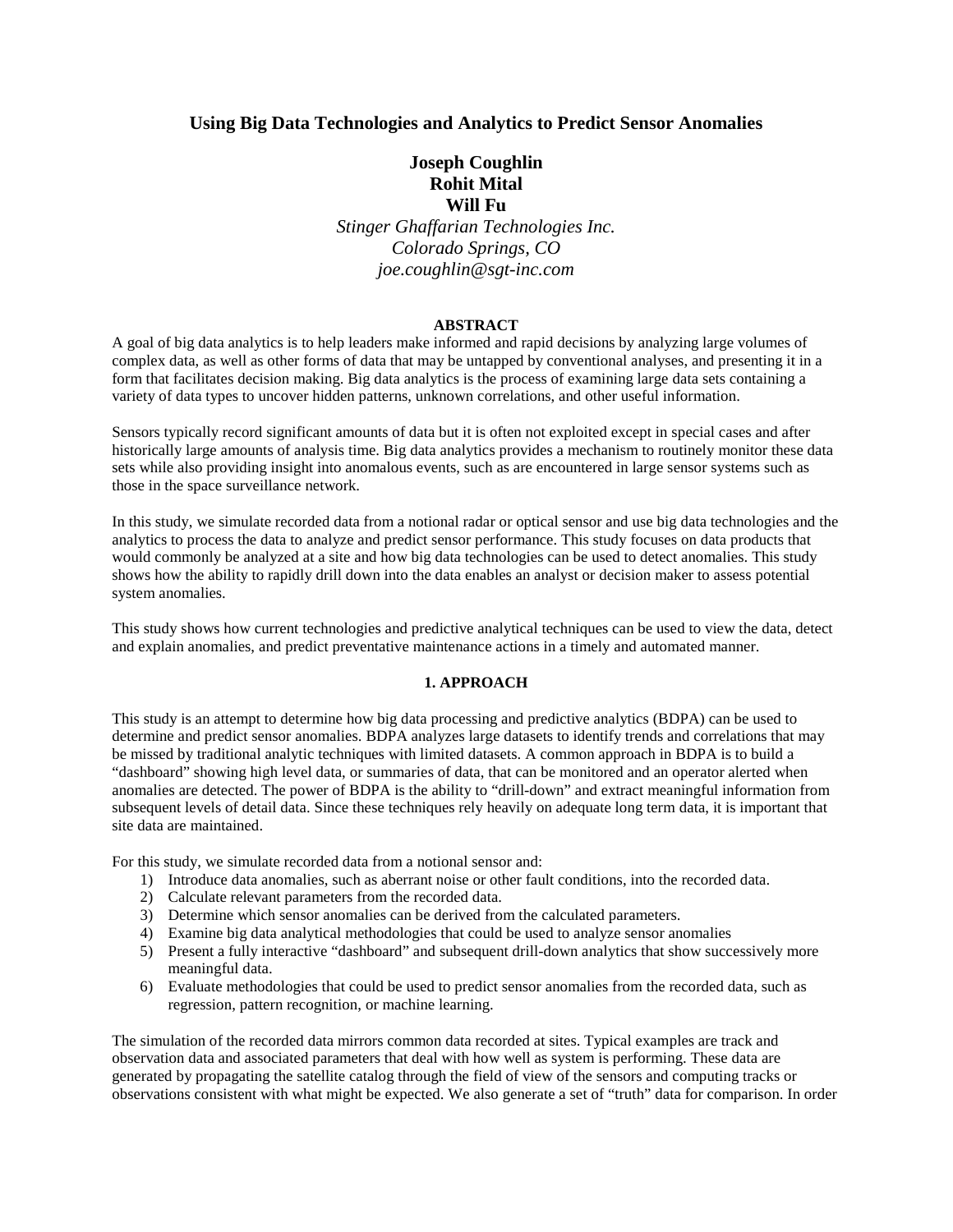to examine BDPA methodologies we generate the data for long time periods. In this study, we have a baseline of 150 days of truth data. The simulated data contains Gaussian noise that reflects what should be normal amounts of noise in the data. Therefore, any anomalies must override the natural noise levels encountered in the data to be detectable. Using larger datasets, which is made possible through big data techniques, also allows a greater chance of being able to dig valuable information out of the data that might be lost otherwise.

The processing flow and architecture of our big data processing is shown in [Figure 1.](#page-1-0) To handle large datasets, automated processing that efficiently inserts data into a database while running parallel big data algorithms on the simulated data is critical. Data is input to the system using Apache Kafka [1], a publish-subscribe messaging system to handle large data sets. Apache Storm (Storm) [2] is a distributed soft real-time data processing platform that we are using to run algorithms in parallel. Computations on Storm, are performed using a "topology", where a topology is a graph of computational nodes. Each node in a topology contains processing logic, and links between nodes indicate how data should be passed around between nodes. The topology is submitted to the Storm Cluster, a cluster of virtualized servers that dedicates supervisors and workers to complete the steps outlined in the code. In our case we have two topologies, a storage topology for storing data, and a calculation topology which is responsible for performing data calculations. A Storm topology processes messages until it is stopped. For a sensor application, there would be a constant stream of data that is processed by the Storm topology.

MongoDB [3] is the NoSQL database of choice, which stores data points in key-value JavaScript Object Notation (JSON) type objects and is scalable, a huge advantage when considering the demands of big data. The raw sensor data is stored in the MongoDB database, using the storage topology. The raw data are extracted and processed by the server running the Apache Storm calculation topology which contains the core processing algorithms. In our MongoDB implementation, the simulated data is stored in one set of collections, while the results of the computation are stored in a separate collection. No user-interaction is required and the separation of collections allows the visualization to be performed in parallel with computational activities.

Data are extracted from the database using the Tableau software package which is a client-server architecture. Some of the figures below reflect the data visualization capabilities of Tableau. Using Tableau we built a series of dashboards to provide operator interaction and dynamic drill-down into both the results and raw data stored on the MongoDB database.



**Figure 1. Processing Flow and Architecture**

<span id="page-1-0"></span>In order to investigate how well our algorithms can detect anomalies in a big data setting, we introduce a number of different error conditions or anomalous sensor behaviors into the simulated sensor recorded data. These anomalies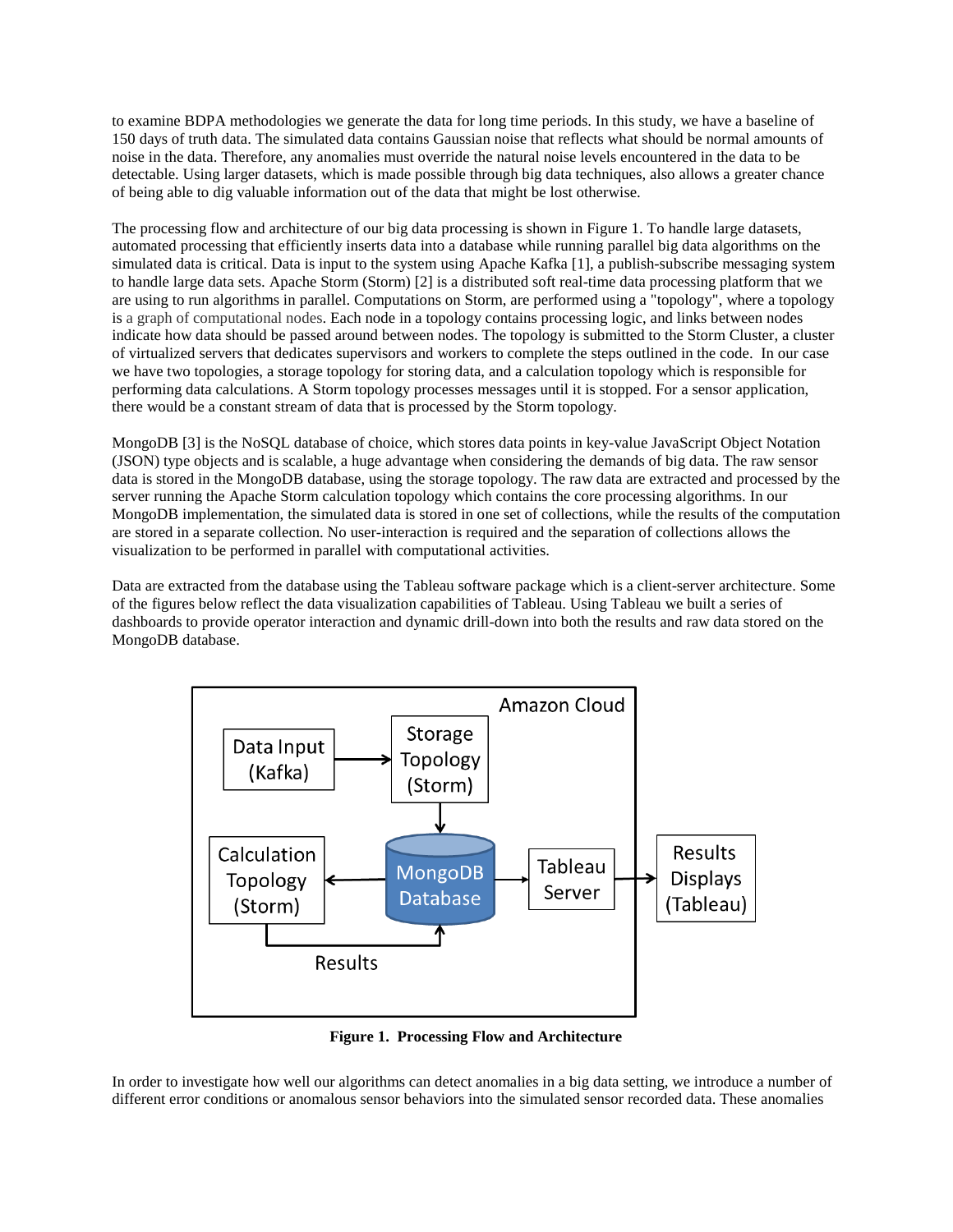can include noise, irregular data, or other behaviors that have been encountered by real-world sensors. As will be shown, low level anomalies may or may not be reflected in the roll-up dashboard views. Determining meaningful metrics that can capture sensor anomalies, especially from a big data perspective, is a key part of this study.

As a gauge of how well a sensor is performing, the observed data can be compared to high resolution data, such as would be generated by laser-ranging sites. The comparison between the observed data and the "truth" data yields performance metrics, or Essential System Parameters (ESPs). For the purpose of this study, these ESPs are Range, Azimuth, and Elevation variances from the "truth". When the ESPs are computed, the results are limited to known calibration satellites to reflect the stability and known attributes of these objects.

[Figure 2](#page-2-0) shows a test case for the ESP generation where additional noise and a data bias is added to the day 3 observation data. The figure shows the results using the range variance ESP calculation. The other days show variances based on the Gaussian noise that has been added. As can be seen, even a small amount of additional noise can show marked results and would be readily observed.



**Figure 2. Range Variance ESP**

<span id="page-2-0"></span>Another top-level view of the data that can be used for diagnosis is how well the sensor is able to collect the data it is tasked to collect. [Figure 3](#page-3-0) shows an example of the tasking performance for notional tasking categories. For this test case, the RCS of all the satellites was artificially decreased by a factor of 2 between day 5 and day 9 and the number collected/number tasked for each category was calculated.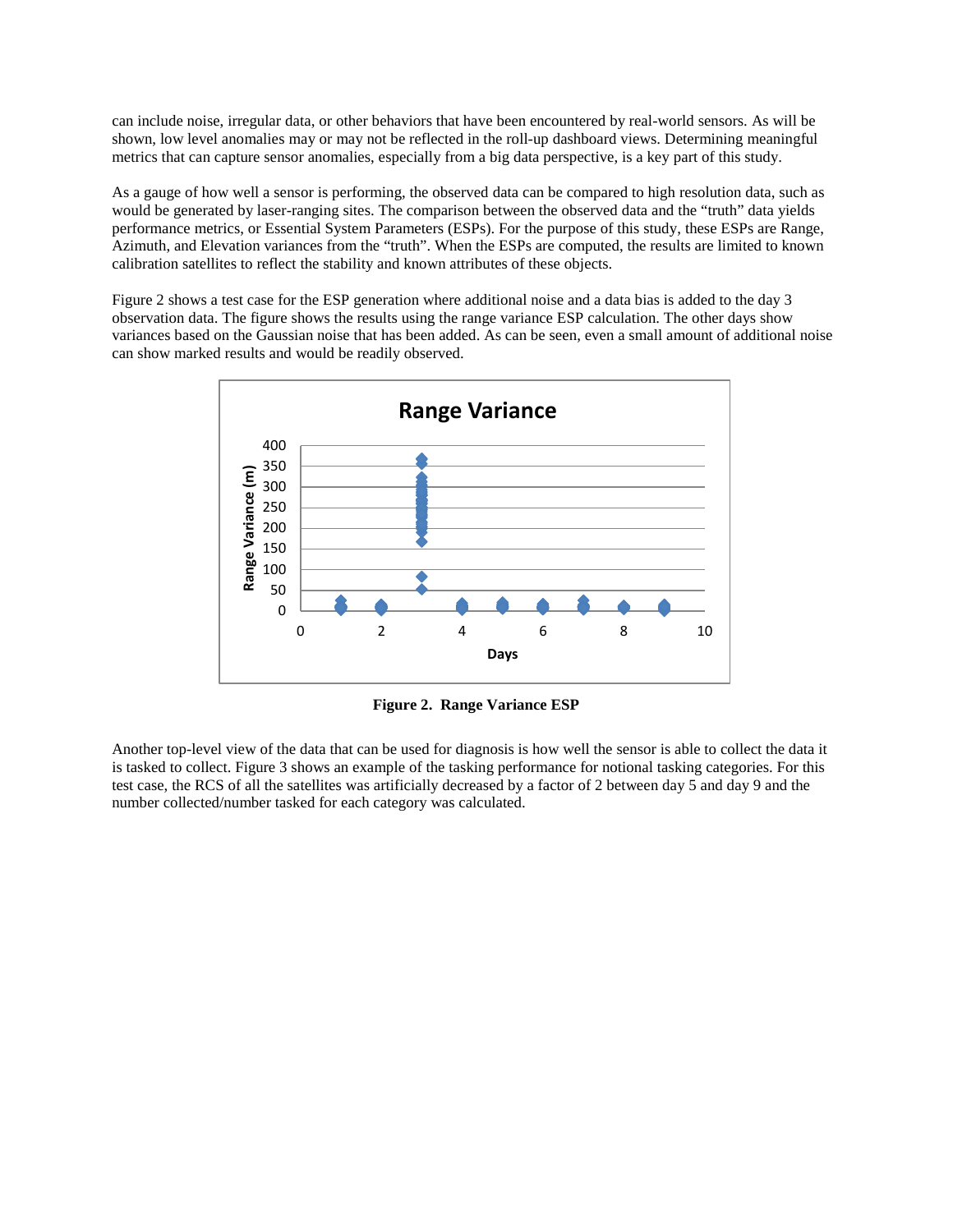

**Figure 3. Tasking Performance**

<span id="page-3-0"></span>As before, it is seen that underlying anomalies in the system can be reflected in high level visualizations. Of note, the effect of creating an anomaly is only readily visible for some tasking categories, in this case Category 4 and to a lesser extent for Category 2 satellites. This high-level view naturally would lead an analyst to want to perform a more detailed analysis of the data. The ability to drill-down to subsequent levels of data detail is a key feature of BDPA. In our Tableau dashboard, as shown in [Figure 4,](#page-3-1) analysts can narrow the day range to inspect deeper trends and highlight points to obtain exact values. This view of the dashboard consists of a set range of 12 days.



### **Figure 4. Tableau Dashboard of Tasking Performance**

<span id="page-3-1"></span>The use of BDPA approaches allows the extraction of trends from sensor data. As a first example scenario, we examine what can be detected if the calibration constant is allowed to vary with time. We shall see that some calculations or data analytic approaches are more conducive to detecting sensor anomalies than others. The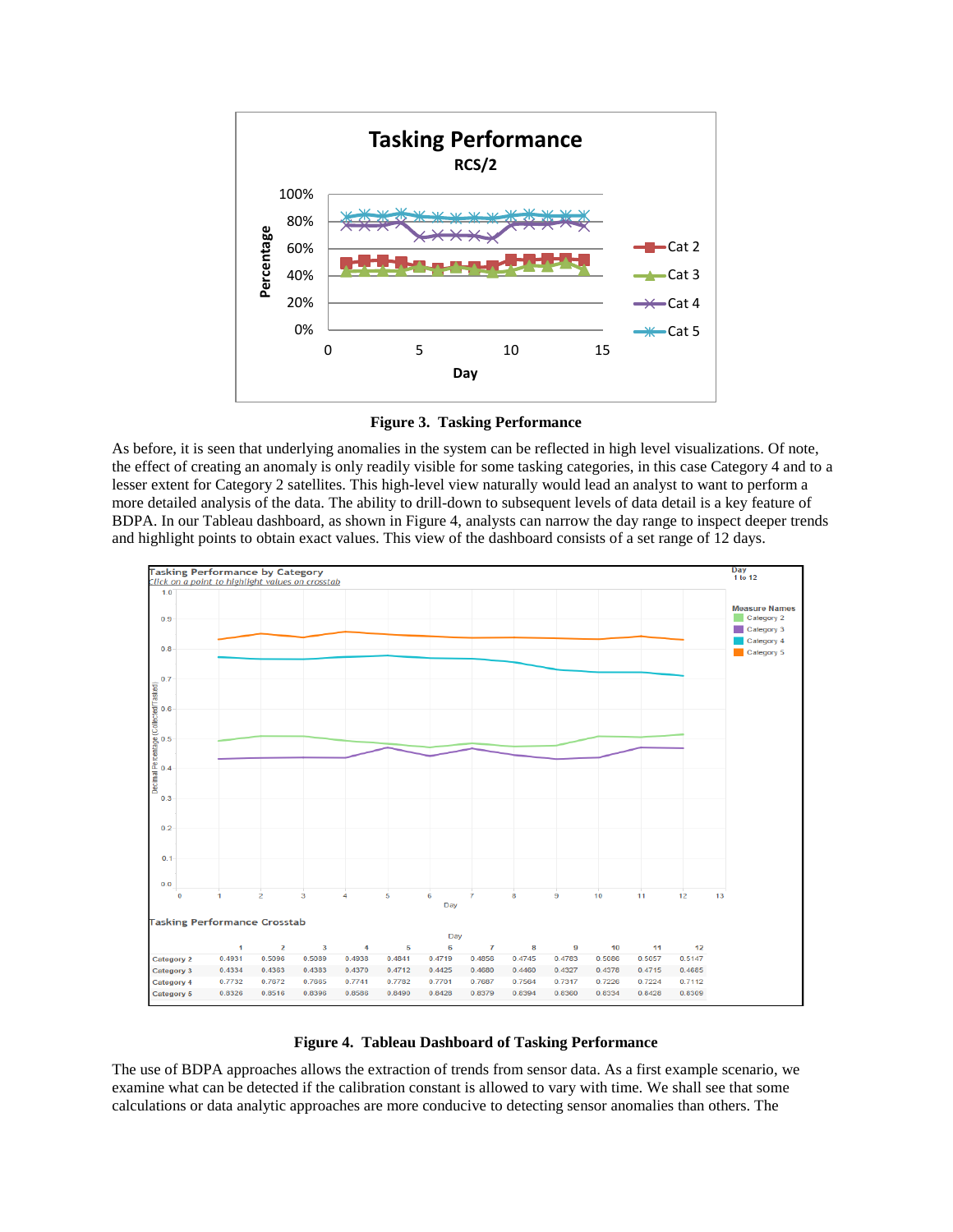calibration constant is the value used to correct the detected radar or optical cross section (RCS/OCS) to a known value based on calibration satellites. It reflects the system performance and any noise or systematic errors within the sensor. As such, it is a good indicator of potential problems in a sensor. As the calibration constant decreases, the probability of detection also decreases. For this scenario, the calibration constant is slowly varied over a 50 day period.

[Figure 5](#page-4-0) shows the Tasking Performance over the time period. A cursory glance suggests that something is going on based on the decreased tasking performance for the Cat 4 and Cat 5 objects. Understanding the reason for this decrease becomes the next step in determining what the data is revealing.



**Figure 5. Tasking Performance**

<span id="page-4-0"></span>[Figure](#page-4-1) 6 shows the range variance ESP calculations. From this view, all the data fall within the bounds of the expected errors. There is little indication that there may be anomalies within the sensor.



<span id="page-4-1"></span>Figure **6**. Range variance for varying calibration constant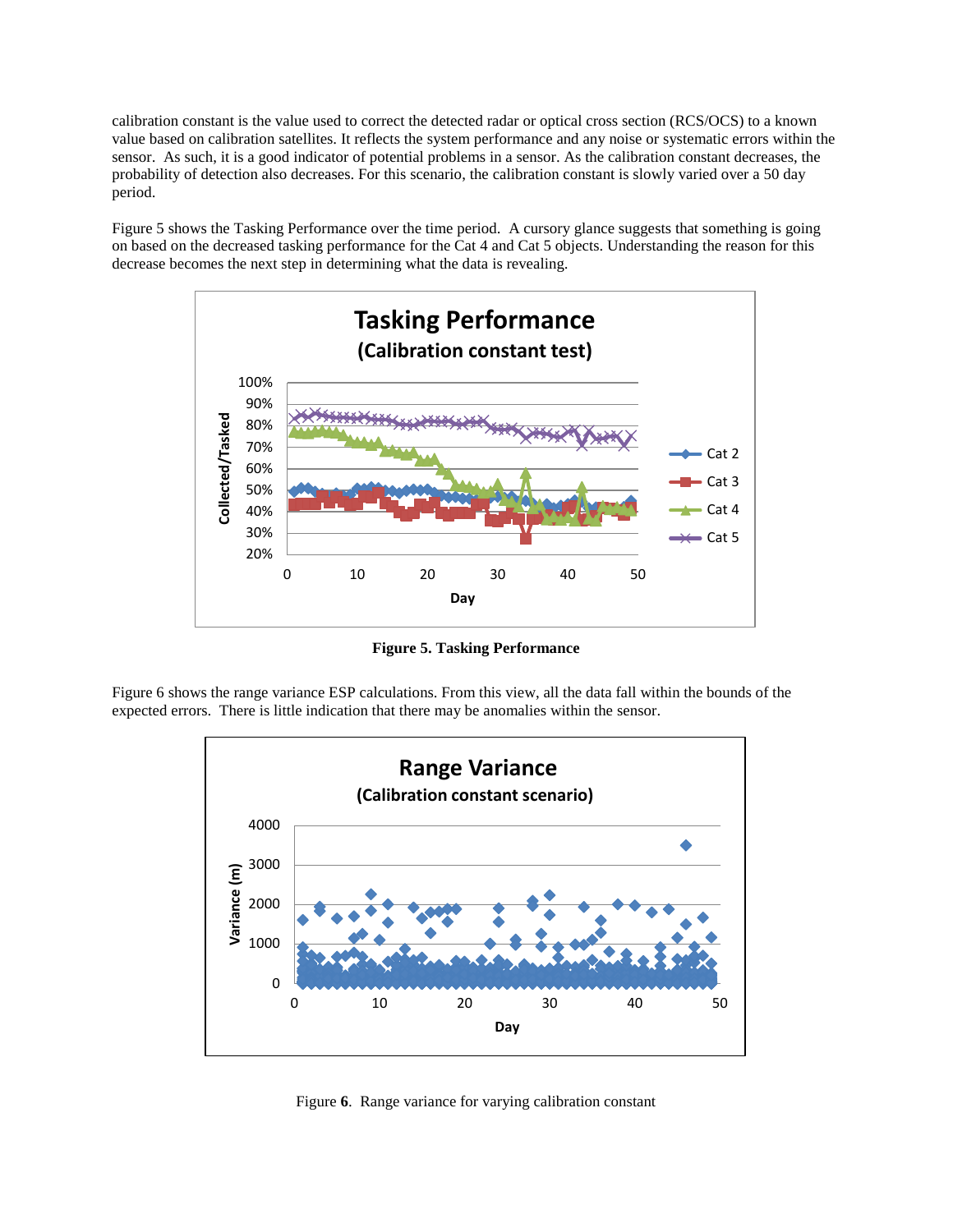To further attempt to understand the decreases in the Tasking Performance shown in [Figure 5](#page-4-0) we examine the tasking performance in more detail. [Figure 7](#page-5-0) shows the number of objects collected for each of the tasking categories. The Cat 4 tasking does show a decrease over time, however, fro[m Figure 8](#page-5-1) it is seen that there is also a decrease in the number tasked at about day 25.



**Figure 7. Number collected**

<span id="page-5-0"></span>Fortunately, the numbers collected versus numbers tasked are consistent over this time period.





<span id="page-5-1"></span>We can also examine the radar cross section for a specific tasking category if needed, such as category 5. The measured RCS values after a very short amount of time can be visualized in Tableau, as shown in [Figure 9](#page-6-0) . Noticeable outlying values can be attributed to satellite name and number, and drilled-down to view the entire cross section; this is useful once an abnormality is suspected for a particular satellite number.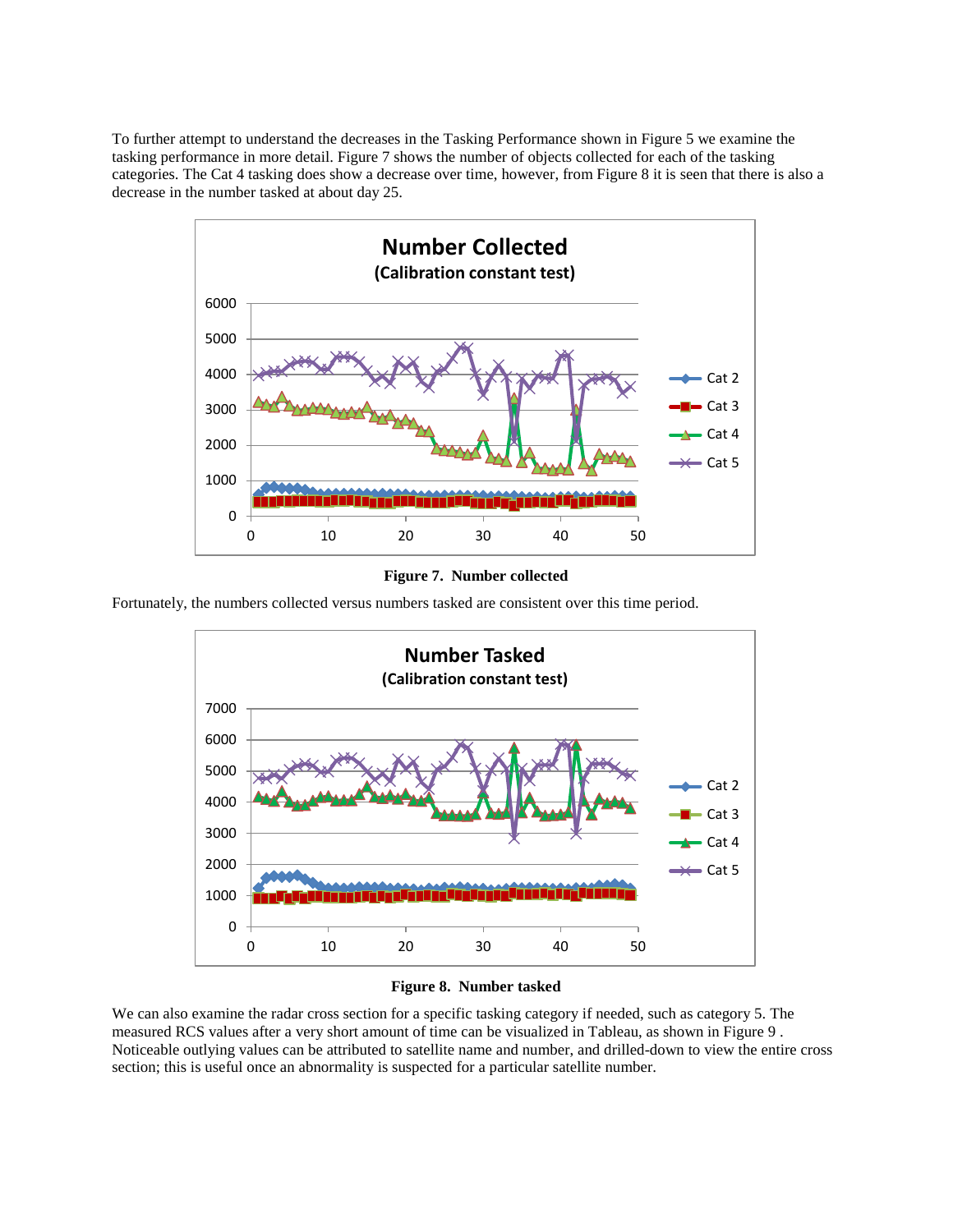

**Figure 9. Tableau RCS Plot**

<span id="page-6-0"></span>To further understand the reasons for the decrease in the tasking performance, and even to understand the reasons for the spikes in the data, we look at other recorded data. In [Figure 10](#page-6-1) we look at the elset age (elset epoch time epoch time for the beginning of the day) for the calibration satellites used in the ESP calculations. From this graph, it is apparent that the spikes in tasking performance are related to cases where the elsets become older (at least in our simulation). This would result in decreased tasking performance. But since it only occurs at specific days, it does not explain the long term trends in the decreased tasking performance.



<span id="page-6-1"></span>**Figure 10. Elset Age**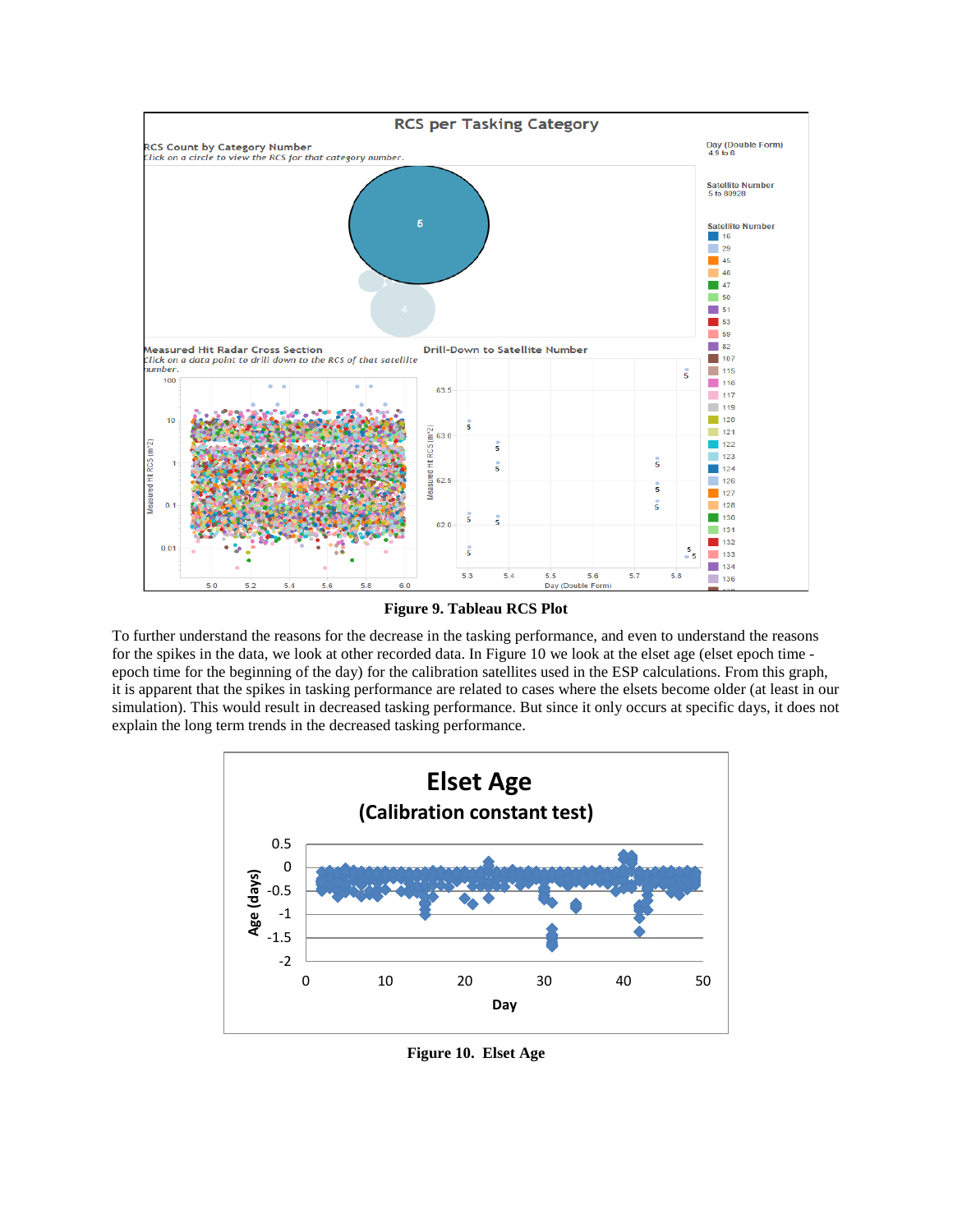We can also filter the data by satellite number, which can assist analysts by eliminating extraneous variables when coming to conclusions about the root cause of these reasons. In this drill-down example, the elset ages and calibration constants of satellites of interest are displayed for a selected day value, day five.



**Figure 11. Elset Age Drill-down**

Another recorded parameter that may be of interest in evaluating the impact on the tasking performance is the calibration constant. Since there is a direct correlation between the calibration constant and probability of detection analyzing it over time may yield additional insight into the decrease in tasking performance for some satellites. As shown in [Figure 12,](#page-8-0) this does show a decrease over time which corresponds to the decrease in the tasking performance.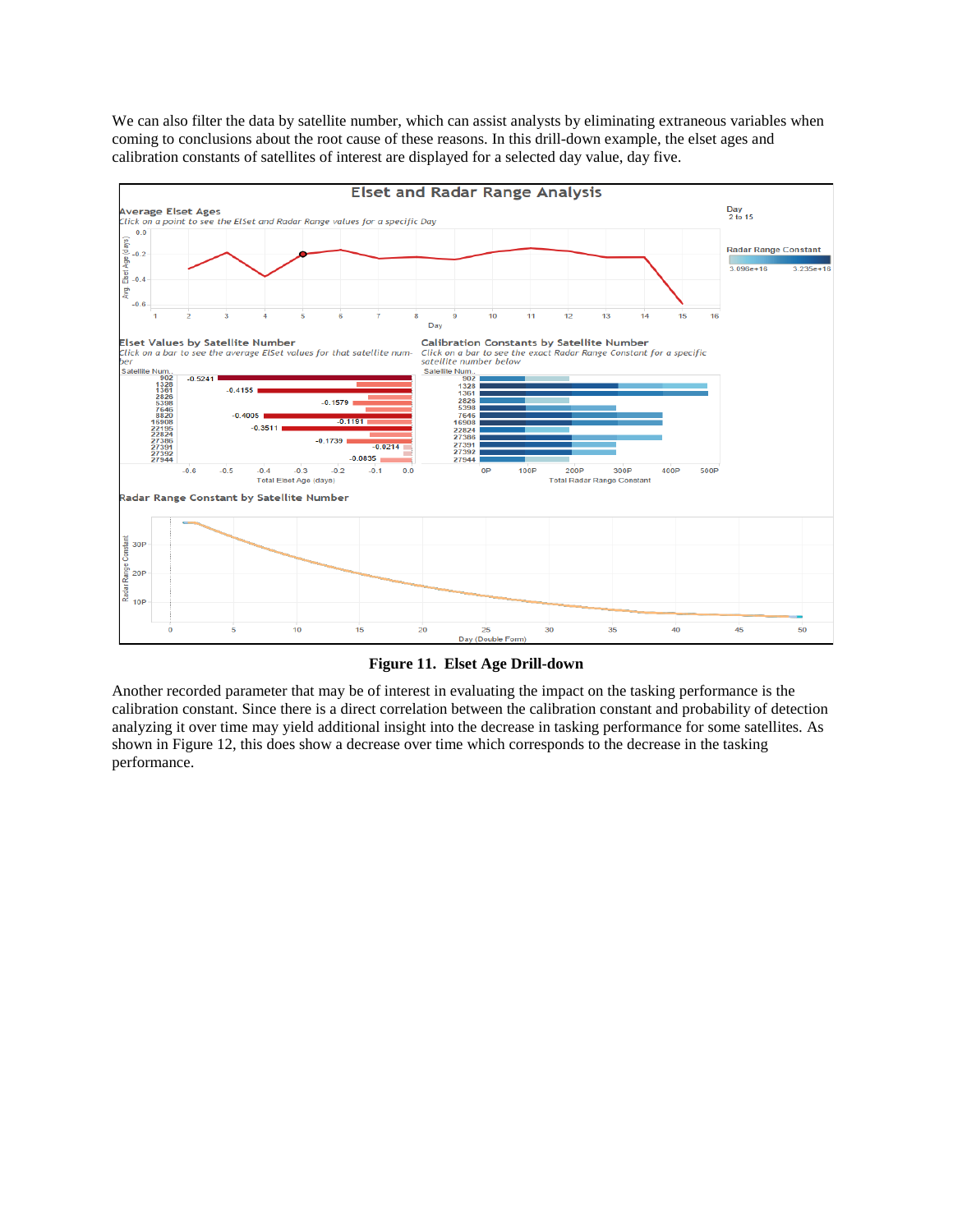

**Figure 12. Calibration Constant**

<span id="page-8-0"></span>From examining the calibration constant over time, we have now come up with the rationale for the decrease in the tasking performance and have identified a preliminary indicator of the cause of the anomalous behavior.

This scenario has shown the importance of being able to drill down into the data to extract the root cause of anomalies. It is also interesting to note that not all indicators, such as the range ESP, provide indicators of anomalies. In this scenario, multiple issues were identified, such as elset age and decreases in the calibration constant, that need to be analyzed to determine the root cause of the problem. From this simple scenario, it is clear that a single solution may not always be the cause of the anomaly. This adds significant complexity in trying to predict the reasons for anomalies.

As the second example scenario, if elsets are not updated, then we use BDPA to determine if this error condition can be readily detected. For this scenario, anomalous data is generated for a 21 day period and the ESPs are calculated.

[Figure 13](#page-8-1) shows the range variance ESP graph that could be monitored for anomalies. As can be seen, on days 9 and 10 anomalies in the Range ESP can be seen.



<span id="page-8-1"></span>**Figure 13. Range Variance for elset aging scenario**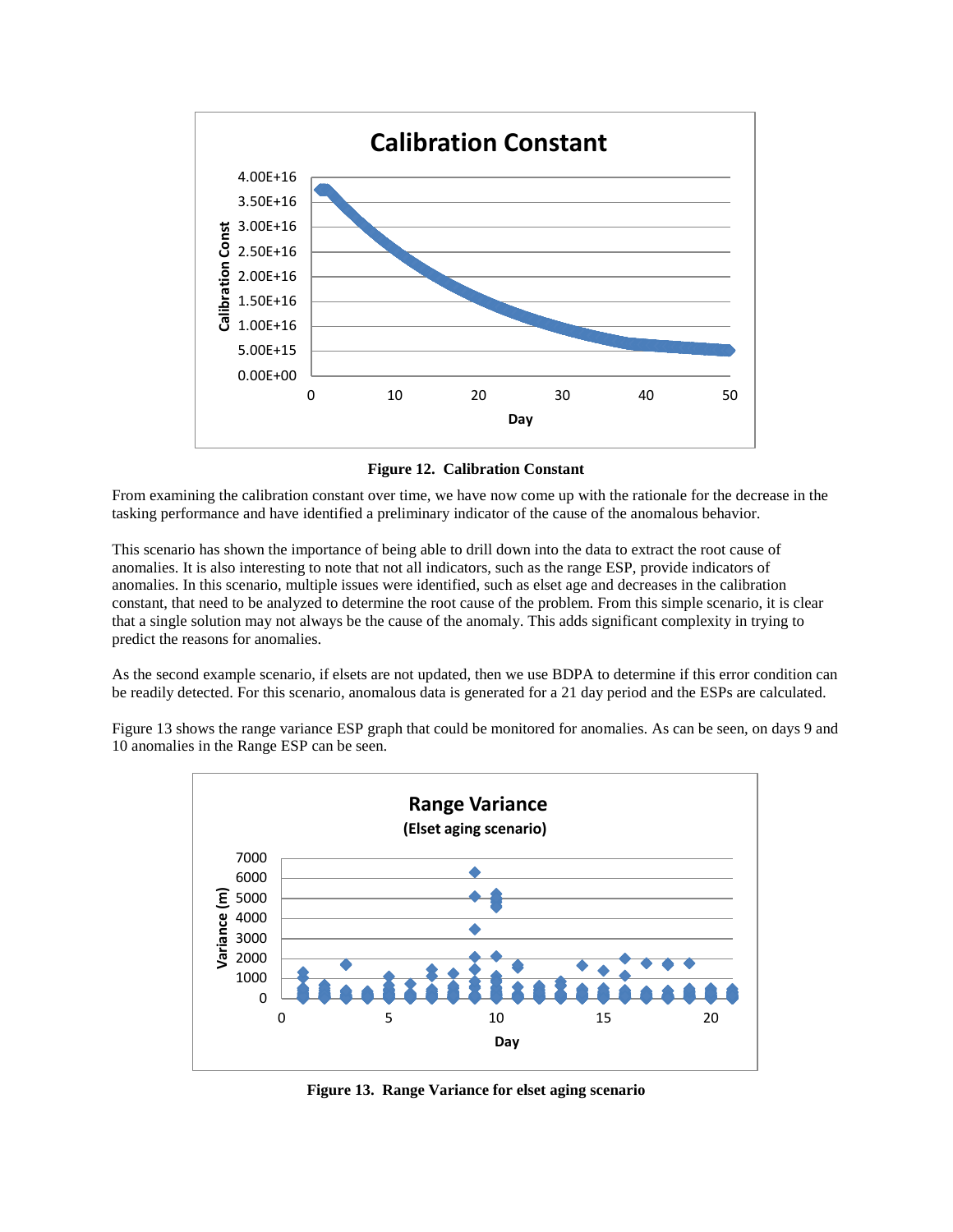[Figure 14](#page-9-0) shows the elevation variance, such as would be seen from a notional optical sensor. From this figure, anomalies can be seen around day 9, but it is not as apparent as for the range variance. Some ESPs may be stronger indicators of anomalous conditions than others.



**Figure 14. Elevation Variance for Elset aging scenario**

<span id="page-9-0"></span>Closer examination of some of the anomalies seen in the elevation variance graph suggests that satellites with larger mean motions are responsible for the larger variances.

[Figure 15](#page-9-1) shows the tasking performance for this scenario. Surprisingly, for Cat 2 and 3 objects for days 9 and 10, the tasking performance appears to increase for the days when the elsets are older.



**Figure 15. Tasking Performance for elset aging scenario**

<span id="page-9-1"></span>Although slight anomalies can be seen, the range variance is the only strong indicator of a potential problem in the data. It is necessary to drill-down into the data further to understand the root cause of the anomalies.